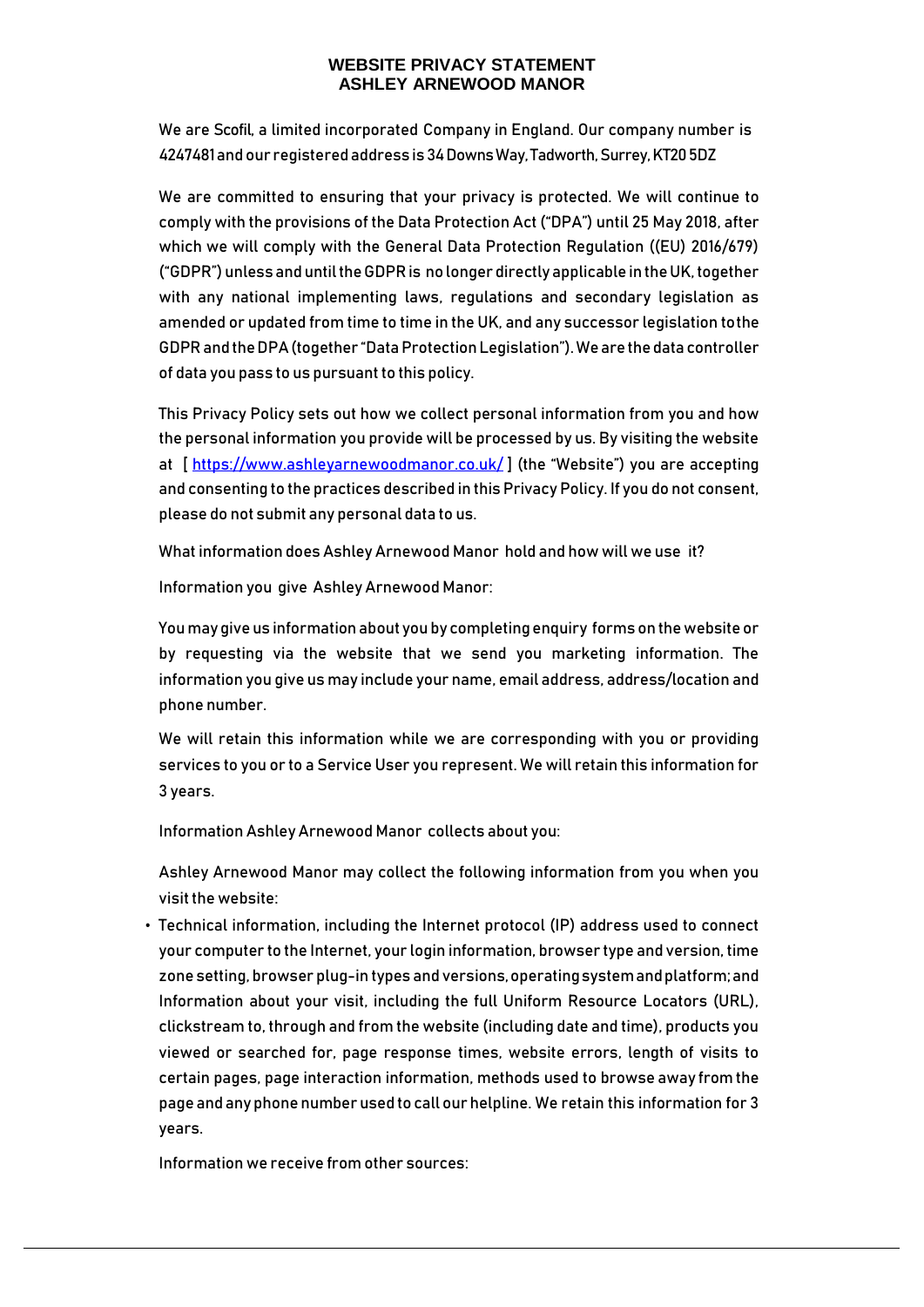This includes information we receive about you when you use other websites operated by us or other services we provide. This information may include your name, email address, postal address and phone number. We will retain this information for 3 years.

#### Cookies

The Website uses cookies to distinguish you from other users of the website.

Cookiesaresmalltextfileswhichawebsitemayputonyourcomputerormobiledevice when you first visit a Site or page. The cookie will help the website, or another website, to recognise your device the next time you visit. Web beacons orothersimilar filescanalso dothesamething.Weusetheterm"cookies"inthispolicy torefer toallfiles thatcollect informationinthisway.

Weusecookies todistinguishyoufromotherusersoftheApplicationor theSite. Thishelps us to provide youwith a good experiencewhen youuse theApplication or browse theSites and also allows us to improve the Service, the Application and the Site.

#### Use Made of the Information

Ashley Arnewood Manor may use the information we receive and/or collect about you to:

- Fulfil our obligations under any contract we have entered into with you or with a Service User you represent, and to provide you or the relevant ServiceUser with information or services you or the Service User has requested
- Sendmarketinginformationif youhaveconsentedtousdoingso
- Notify you of products and services we feel may interest you, or permit third parties to do so if you have provided the appropriateconsent
- Monitor website usage and provide statistics to third parties for the purposes of improving and developing thewebsite and theserviceswe provide via the website

Ashley Arnewood Manor processes personal information for certain legitimate business purposes, which include some or all the following:

- Where the processing enables Ashley Arnewood Manor to enhance, modify, personalise or otherwise improve the website, its services or communications
- Toidentifyandpreventfraud
- ToenhancethesecurityofAshley Arnewood Manor 'snetworkandinformation systems
- To betterunderstandhowpeople interactwithAshley Arnewood Manor 'swebsites
- Toadminister thewebsiteandcarryoutdataanalysis,troubleshootingandtesting;and
- To determine the effectiveness of promotional campaigns andadvertising

If we obtain consent from you to do so, we may provide your personal details to third parties so that they can contact you directly in respect of services in which you may be interested.

Where we are processing personal data we have obtained via the website on the basis of having obtained consent from you, you have the right to withdraw your consent to the processing of your personal data at any time. If you would like to withdraw your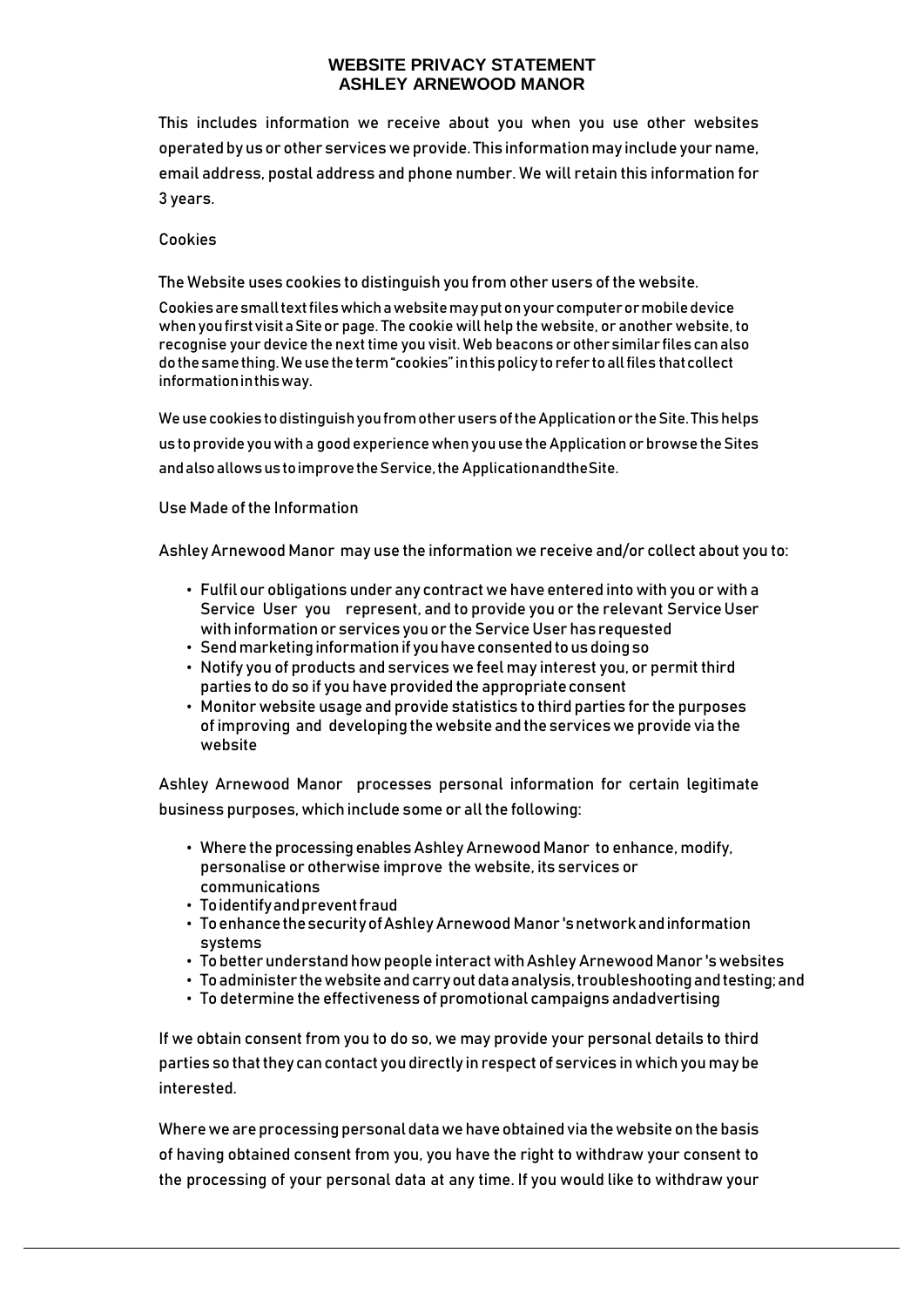consentorprefernottoreceiveanyoftheabove-mentionedinformation (or if youonly want to receive certain information from us) please let us know by contacting us via the following webpage [https://www.ashleyarnewoodmanor.co.uk/]. Please bear in mind that if you object, this may affect our ability to carry out the tasks above for your benefit.

If you wish to have your information removed from our database or if you do not want us to contact you for marketing purposes, please let us know by clicking the "Unsubscribe" option in any email we send to you and providing the details requested or by contacting us via the following webpage [ <https://www.ashleyarnewoodmanor.co.uk/> ] and we will take steps to ensure that this information is deleted as soon as reasonably practicable.

We will not share, sell or distribute any of the information you provide to us (other than as set out in thispolicy) without your prior consent, unless required to do so by law.

# Third Party Sites

Our website may contain links to third party websites, including websites via which you are able to purchase products and services. They are provided for your convenience only and we do not check, endorse, approve or agree with such thirdparty websites nor the products and/or services offered and sold on them. We have no responsibility for the content, product and/or services of the linked websites. Please ensure that you review all terms and conditions of website use and the Privacy Policy of any such third-party websites before use and before you submit any personaldatatothosewebsites.

How Safe is your Information?

Where we have given you (or where you have chosen) a password which enables you to access certain parts of the website, you are responsible for keeping this password confidential. We ask you not to share a password with anyone.

Protecting your security and privacy is important to us and we make every effort to secure your information and maintain your confidentiality in accordance with the terms of the Data Protection Legislation. The website is protected by various levels of security technology, which are designed to protect your information from any unauthorised or unlawful access, processing, accidental loss, destruction and damage.

We will do our best to protect your personal data but the transmission of information via the Internet is not completely secure. Any such transmission is therefore at your own risk.

Disclosure of your Information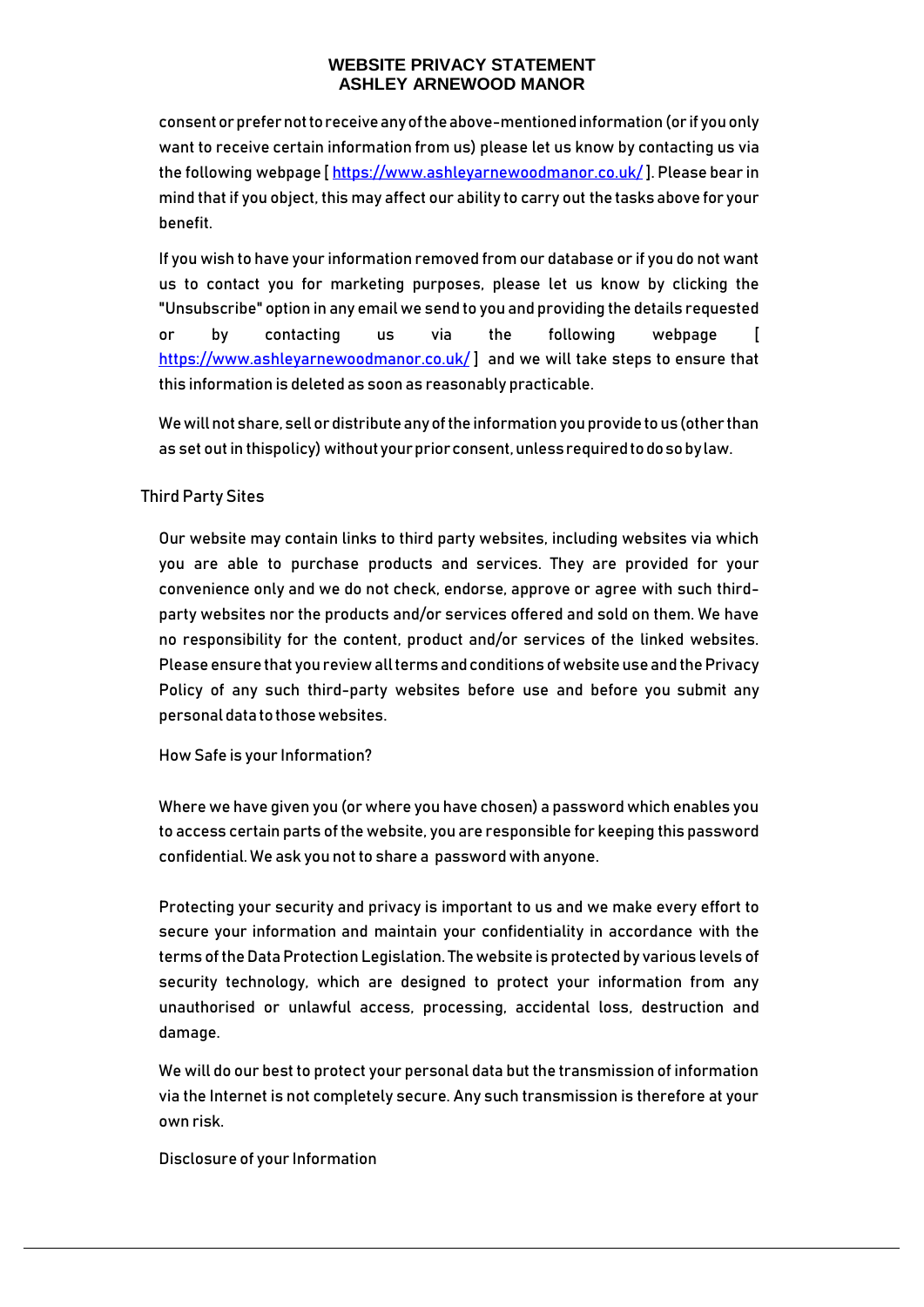We may share your personal information with any member of our group, which means our subsidiaries, our ultimate holding company and its subsidiaries, as defined in section 1159 of the Companies Act 2006. We mayshareyour informationwithselected thirdpartiesincluding:

- Business partners, suppliers and sub-contractors for the performance of any contract we enter withthem oryou
- Third parties who may wish to contact you in respect of services or products they offer or sell which may be of interest to you, provided we receive your consent to such disclosure; and/or advertisers and advertising networks that require the data to select and serve relevant adverts to you and analytics and search engine providers that assist us in the improvement and optimisation of thewebsite

Please note we may need to disclose your personal information where we:

- Sell any or all our business or assets or we buy another business or assets in which case we may disclose your personal data to the prospective buyer or seller
- Are under a legal duty to comply with any legal obligation or to enforce or apply our terms andconditions; or
- Need to disclose it to protect our rights, property or the safety of our customers or others, including the exchange of information with other companies, organisations and/or governmental bodies for the purposes of fraud protection and credit riskreduction

Your Rights in Respect of your Data

If any of the information you provide to us via the website changes, please let us know as soon as possible so that we can make the necessary changes to the information we hold for you on our database. If you wish to make any changes to your information, please contact us via the following webpage [ [https://www.ashleyarnewoodmanor.co.uk/\]](https://www.ashleyarnewoodmanor.co.uk/).

If you wish to access or rectify the information we hold about you, or request that such information be transmitted directly to another data controller, please contact us via the following webpage [ <https://www.ashleyarnewoodmanor.co.uk/> ]. We shall process your request to access your information within one month of receipt, or we'll let you know within that timeframe if we need more information from you. We will process your request free of charge.

To request that your information is deleted or if you wish to restrict or object to the processing of you information, please contact us via the following webpage [ [https://www.ashleyarnewoodmanor.co.uk/\]](https://www.ashleyarnewoodmanor.co.uk/).

If you have any complaints about our use of your personal data, please contact us. You also have the right to complain to the relevant supervisory authority in your jurisdiction. In the UK, the supervisory authority is the Information Commissioner's Office. Contact details for the ICO can be found at https://ico.org.uk/.